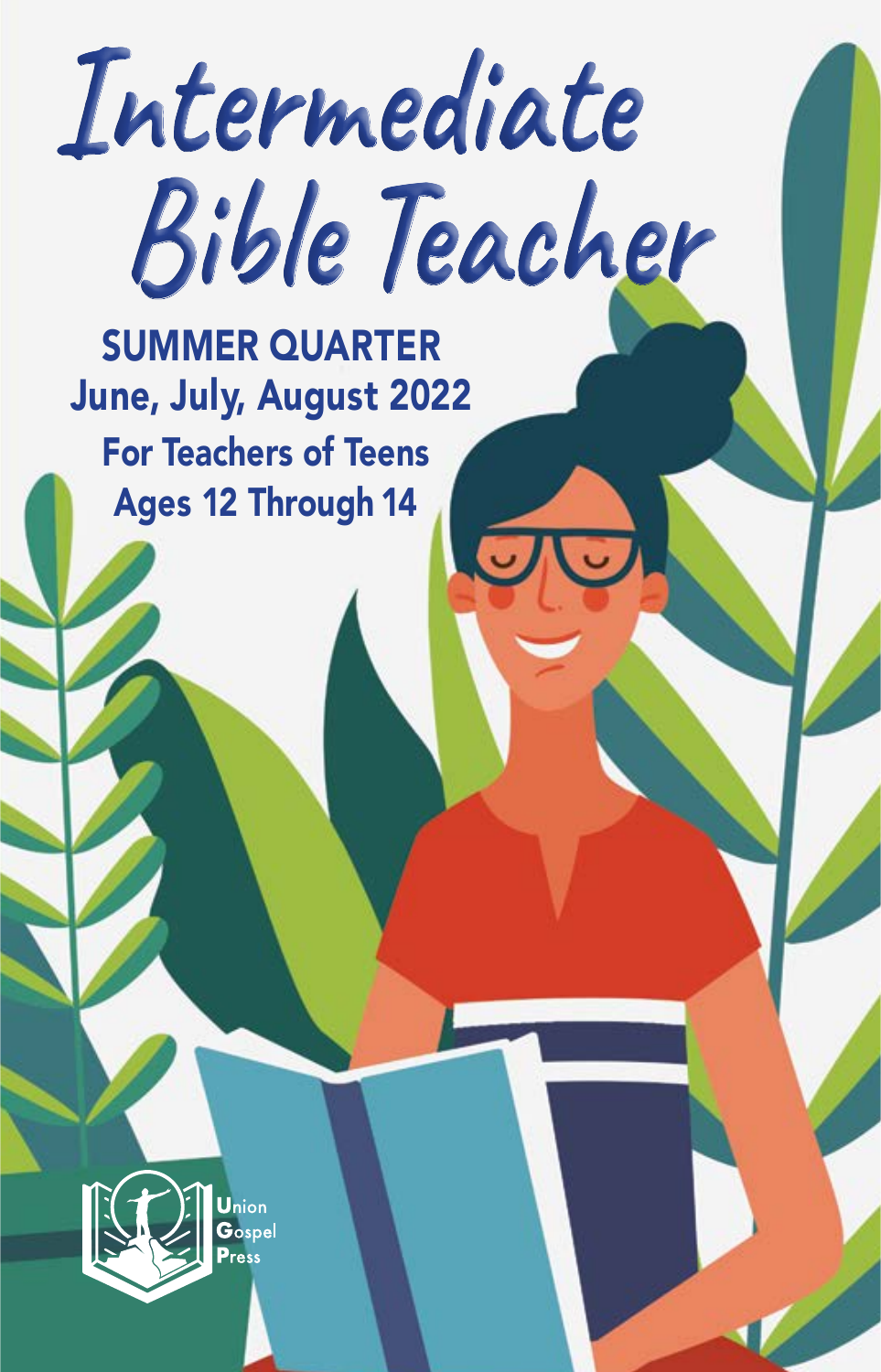## **Intermediate Bible Teacher**

**SUMMER QUARTER June, July, August 2022**

|--|--|

### **Servants and Healers**

### **UNIT I: Faithful to Serve**

| June 5-Samuel's Call and Ministry-I Sam. 3:1-9, 19-20; 7:3-5, 10, 12 5            |     |
|-----------------------------------------------------------------------------------|-----|
|                                                                                   | -10 |
| June 19—Asaph's Lament—Ps. 73:1-3, 12-13, 16-18, 21-26 …………………………………………………………………… |     |
|                                                                                   |     |

### **UNIT II: Faithful to Prophesy**

|                                                                               | -25 |
|-------------------------------------------------------------------------------|-----|
|                                                                               |     |
| July 17—Habakkuk Praises God's Faithfulness—Hab. 2:1-5; 3:17-19 ………………………… 35 |     |
|                                                                               |     |

### **UNIT III: Faithful to Heal**

#### **Editor in Chief: Kenneth Sponsler**



**Edited and published quarterly by THE INCORPORATED TRUSTEES OF THE GOSPEL WORKER SOCIETY UNION GOSPEL PRESS DIVISION**

**Rev. W. B. Musselman, Founder**

**Price: \$3.50 per quarter\* \$14.00 per year\*** *\*shipping and handling extra* **ISBN 978-1-64495-233-7**

This material is part of the "Christian Life Series," copyright © 2022 by Union Gospel Press. All rights reserved. No portion of this publication may be reproduced in any form or by any means without written permission from Union Gospel Press, except as permitted by United States copyright law. Edited and published quarterly by The Incorporated Trustees of the Gospel Worker Society, Union Gospel Press Division. Mailing address: P.O. Box 301055, Cleveland, Ohio 44130-0915. Phone: 216-749-2100. www.uniongospelpress.com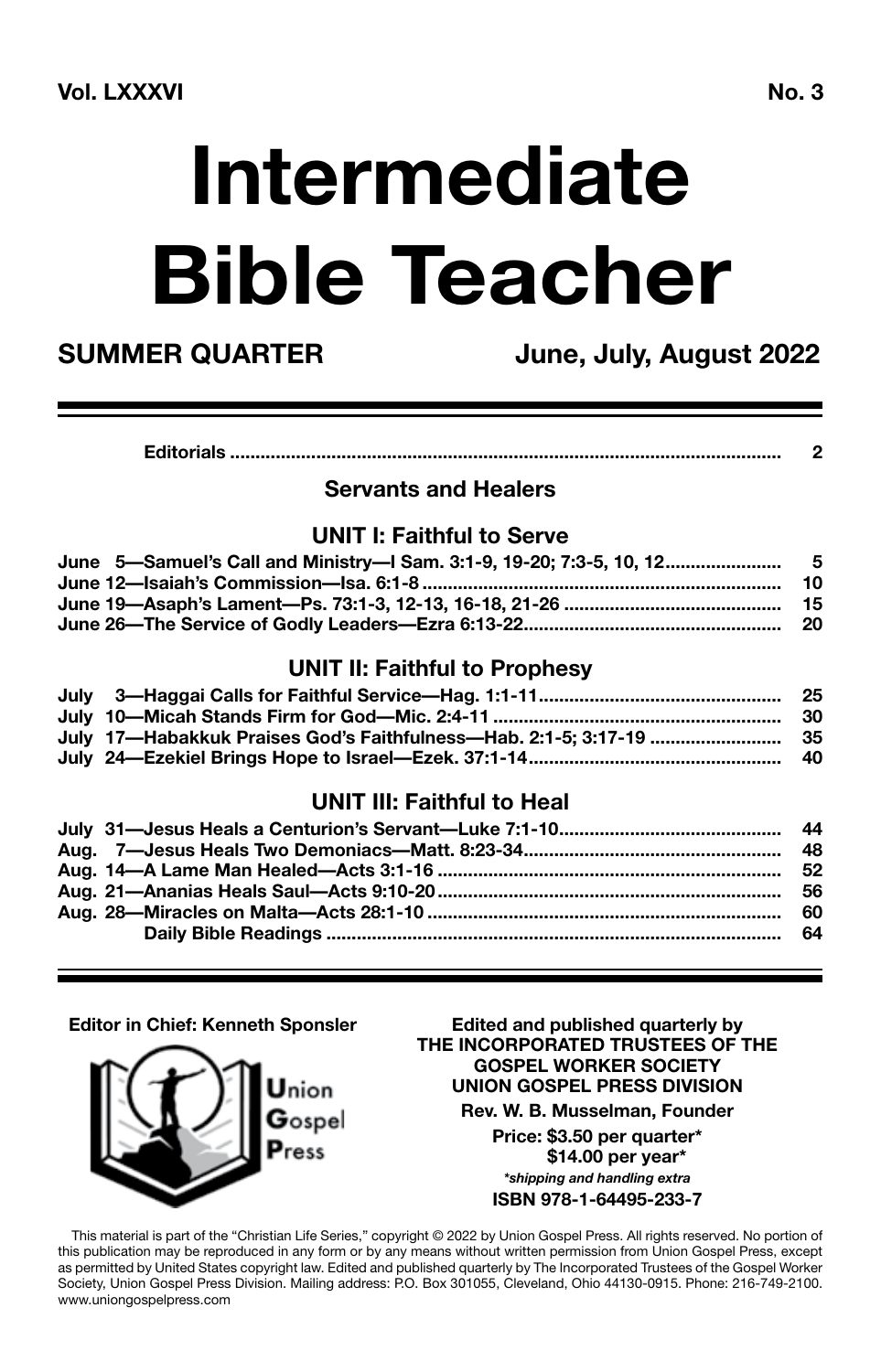### WRITER'S FORECAST

God has always desired that His people be faithful servants. The theme of this quarter's study is "Servants and Healers."

The first unit is titled "Faithful to Serve," and it focuses on four faithful servants: Samuel, Isaiah, Asaph, and Ezra. Before he was born, Samuel was dedicated for service to God. He would grow up to be judge, priest, and prophet during very pivotal times in Israel's history (lesson 1).

Lesson 2 highlights the prophet Isaiah's call to service. God gave him an amazing vision of Him on His throne in heaven.

A cry to God from the musician Asaph is the topic of lesson 3. He proclaimed the message of God's sufficiency for this life and eternity.

Lesson 4 focuses on the faithful, godly leaders who served in the temple's rebuilding after God's people returned from captivity. Ezra faithfully served God by restoring worship in Jerusalem.

In the Old Testament, we read that God spoke to His people through prophets, and the second unit highlights four of those who were "Faithful to Prophesy."

In lesson 5, we will learn how God spoke through His prophet Haggai. He called on His people to put Him first.

Lesson 6 focuses on the prophet Micah being faithful to carry God's message of judgment to the people. Those who are upright will be rewarded.

Amid all the trouble God's people made for themselves, the prophet Habakkuk praised God for His faithfulness to them. The message of lesson 7 is that the just will live by faith and rejoice in their salvation.

The prophet Ezekiel was given an incredible vision from God with the message of restoration for the people of Israel. Lesson 8 deals with that miraculous vision.

Lesson 9 begins the third unit, which is titled "Faithful to Heal." Jesus healed the servant of a military leader whose faith was astounding to Him. Lesson 10 focuses on Jesus' sovereign power over the natural and supernatural worlds. He faithfully served the Father to reveal His love, power, and salvation.

The focus of lesson 11 is on the power of Jesus' name to heal. The apostles Peter and John faithfully witnessed for Christ by making sure that He alone received the glory for a miraculous healing.

God's servant named Ananias was chosen to heal the newly converted Saul of Tarsus. Lesson 12 highlights how that servant showed faithfulness to the Lord by being used to prepare for service the greatest missionary of the gospel.

The final lesson of the quarter's study highlights a series of miracles God performed for and through Paul. Each miracle was done to bring glory to the Lord.

Being a servant of God is a great honor. Serving Him brings joy to this life, and it requires a Spirit-led life and a desire to be more like Jesus every day.

**PLEASE NOTE:** Fundamental, sound doctrine is the objective of The Incorporated Trustees of the Gospel Worker Society, Union Gospel Press Division. The writers are prayerfully selected for their Bible knowledge and yieldedness to the Spirit of Truth, each writing in his own style as enlightened by the Holy Spirit. At best we know in part only. "They received the word with all readiness of mind, and searched the scriptures daily, whether those things were so" (Acts 17:11).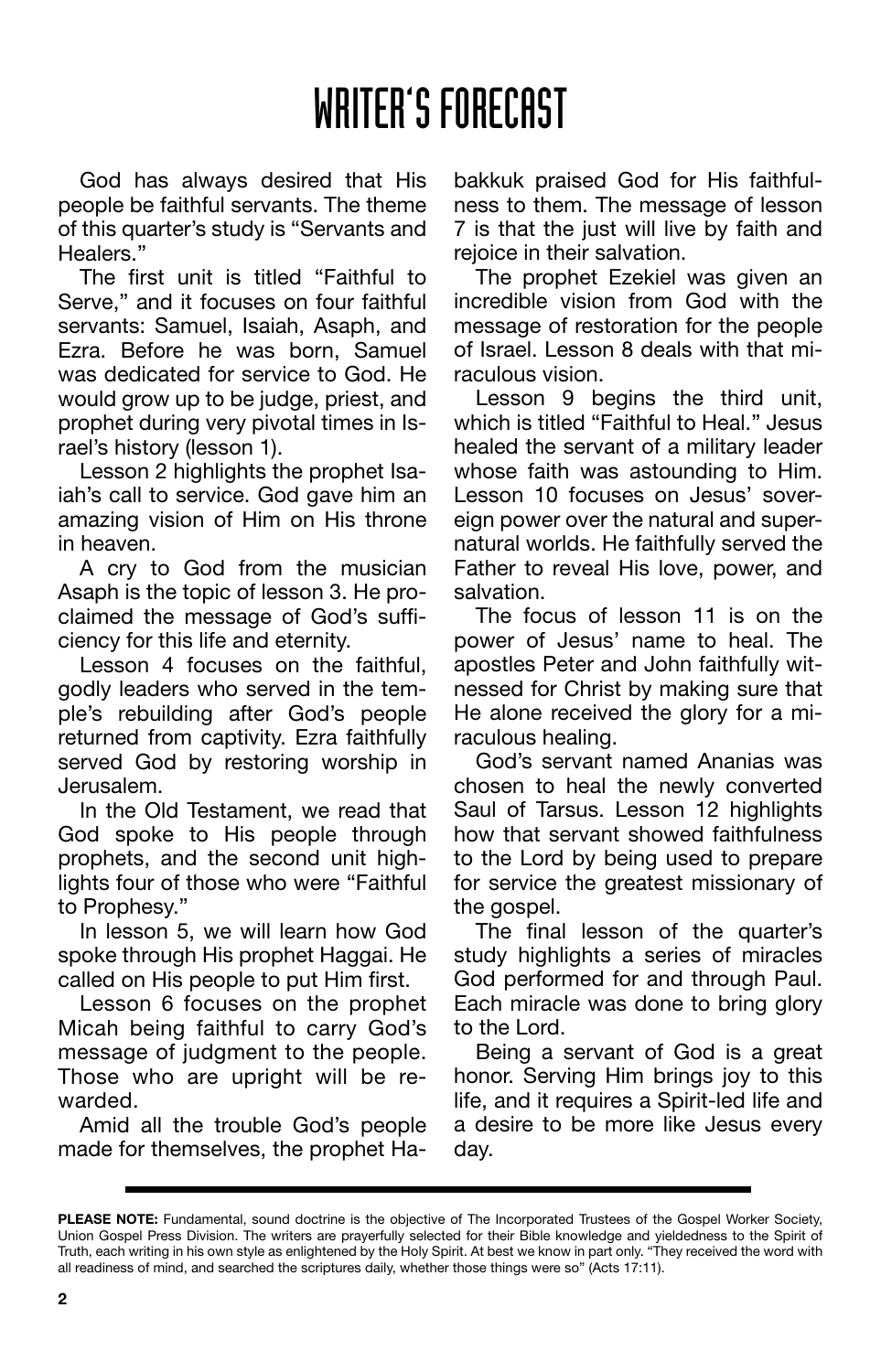### Essentials for Teaching Young Teens

Young teens have a lot going on. They face the challenges of being too old for some things and too young for others. They have to deal with pressures concerning school, social life, church, body image, extracurricular activities, future plans, hormones, and the list goes on. Each day, the chattering masses of society and culture compete for their attention. It can be overwhelming.

As a Sunday school teacher of young teens, you have the challenge of impacting their lives for God while they are dealing with all that is going on. You might have them only for a short time each week, but they can use your help and input for determining the paths they take in life. This might seem daunting, and truthfully, teaching this age group is not for the squeamish. They need confident and relevant yet humble instruction from God's Word.

Keep in mind that not everyone learns the same way. Some learn best from lectures, some from participation and discussion, some with audiovisuals, some with group work, and some with object lessons. Try to incorporate more than one of these in your class times, but do not feel like you have to incorporate them all at once. Sometimes vary the order in which you do things. This keeps class time from getting mundane.

For example, a lecture can be followed by activities such as review games or role-playing. Music can be incorporated before, during, or after. Make sure the song relates to the lesson theme. All the activities during the class should revolve around the subject in focus.

It is true that your students' lives are filled with electronic devices, but feel free to use technology. Of course,



do not overdo technology use because it too will become mundane, and you will lose their attention. ("Another movie—yay!" *Not*!)

Some other class time activities that you can use when it seems relevant are writing activities, student-led discussions, and art. Do not worry; there will be overlap. You will have groups of teens who learn in similar ways. The ridiculousness of trying to suit a lesson to each individual is obvious. You will pull your hair out trying.

Make sure each lesson is relevant to teens in general. Point out where the Bible talks about the same things young teens are experiencing, such as peer pressure, bullying, determining life goals, sexual activity, alcoholism, depression, and body image. Show how the ultimate answers to the issues in life come from the Bible.

When making a lesson relevant, try to avoid moralism. Steer clear of cliches that your students have heard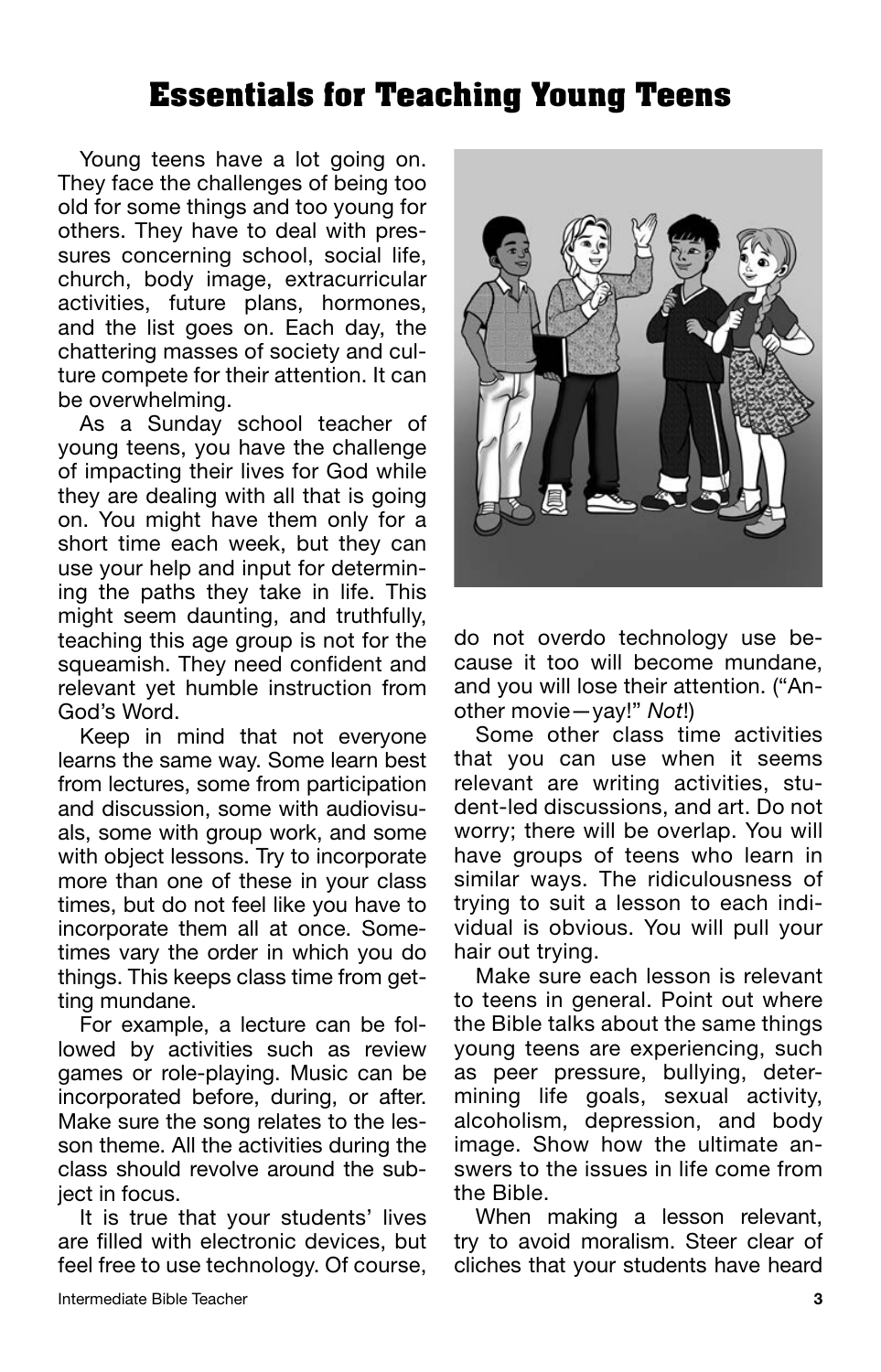all their lives. For instance, when David faced Goliath, there was more going on than just his bravery ("You can be brave like David"). God's sovereign control was on display. It all was for God's glory, not David's.

Having a sense of humor helps when working with teens. Being funny can engage the students in the lesson, but make sure your humor is relevant to the lesson. Do not use humor for the sake of appearing laid back and funny. Teens will see that as superficial and, well, lame.

You will be able to connect with young teens when you show an interest in their lives. Make sure that you are sincere about it. They will see through fake interest. As they open up to you, pray for them and with them. Never lose their trust by talking to others about what they have shared with you, unless they say it is acceptable to do so or there is something that must be shared for their own safety.

Be real with them. Your spiritual walk with the Lord needs to be on the right track before you can spiritually guide your teens. Do not be one person at church and another person in the general public.

Of course, you are only human, so let them see that side of you to a degree. It could help to share with your class some personal (not too personal) stories of your struggles. All of us are sinners, and make sure they understand that. Young teens often get the wrong impression that adults do not have problems. They sometimes think adults are the holy ones (or they think adults think they are). However, even as you some them your fallenness, make sure you are pursuing holiness (I Pet. 1:15-16).

Try to make each lesson relate to the issues that teens are facing. Some of those are:

- depression and suicide
- reason for existence (Why am I here?)
- bullying (online and in-person)
- independence and confidence in who they are
- knowing God's will for their lives
- living out their faith
- self-image and identity in Christ
- fighting temptations (sex, drugs, alcohol)
- how to face adversity
- belonging and friendships
- having answers to life's big questions

There are so many issues that you can cover in your lessons. The Bible is the source of answers to all life's questions, so you should be able to tie each lesson in with some important issue that teens face.

Some young teens can develop attitudes of caring for others and about what is going on the world. It can be time-consuming, but incorporating service projects with your young teens can help them grow in their relationships with God and others. Include service activities in homes, church, or community.

For some young teens, taking part in service activities will help them get out of their comfort zones. For all your young teens, service activities will help learn to have hearts of servants just like our Saviour.

All this might seem overwhelming, but do not lose heart. There are many days to do any and all the ideas offered here. Start early each week to prepare for your next lesson so that you do not feel overwhelmed trying to prepare a few days before class time. Pray a lot. Enjoy the ministry God has given you to prepare young teens for their adult lives. Do your part and leave the rest to Jesus.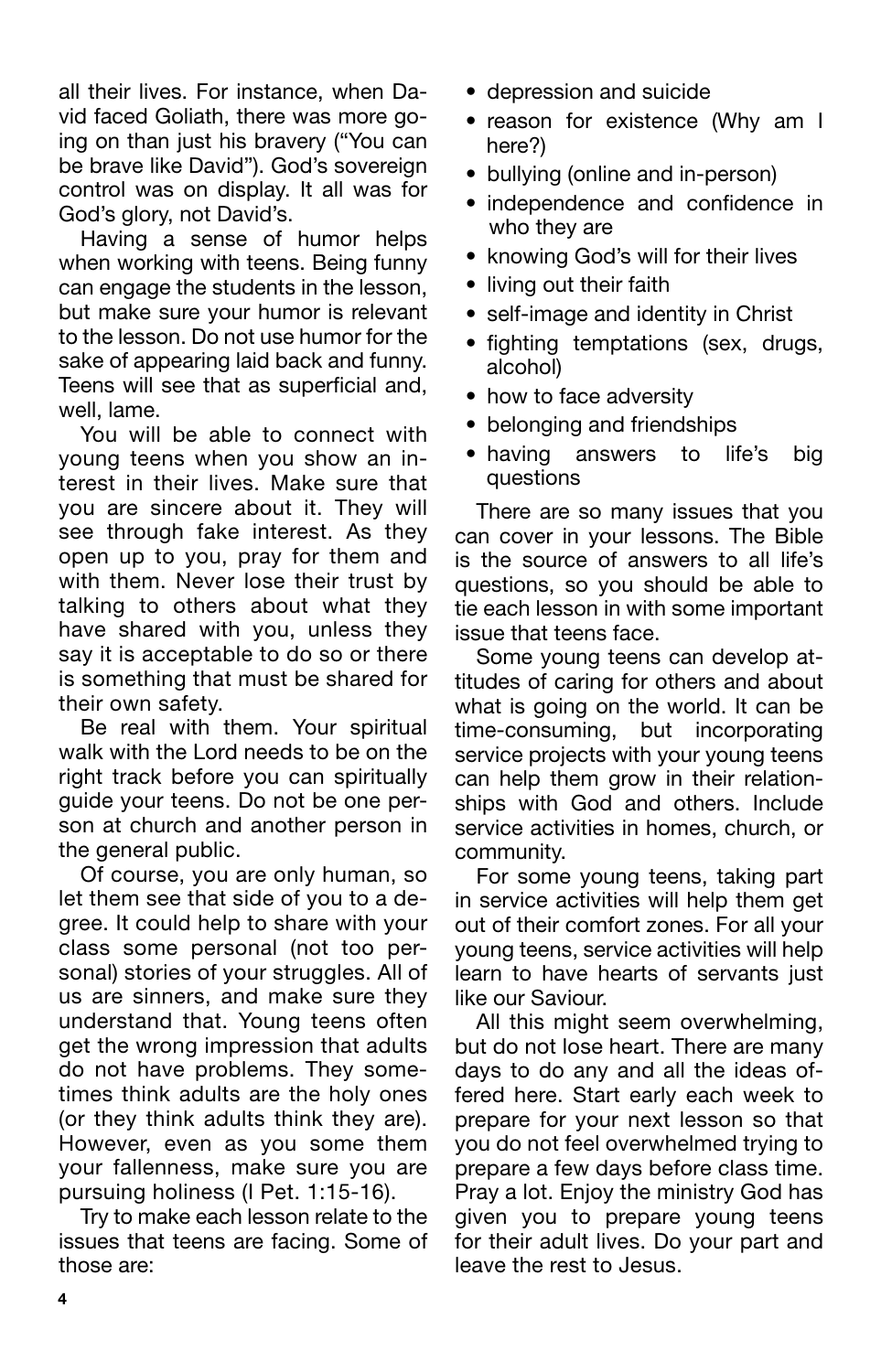### Scripture Lesson Text

**I SAM. 3:1** And the child Samuel ministered unto the Lorp before Eli. And the word of the Lorp was precious in those days; *there was* no open vision.

**2 And it came to pass at that time, when Eli** *was* **laid down in his place, and his eyes began to wax dim,** *that* **he could not see;**

3 And ere the lamp of God went out in the temple of the LORD, where the ark of God *was*, and Samuel was laid down *to sleep;*

**4 That the Lord called Samuel: and he answered, Here** *am* **I.**

5 And he ran unto Eli, and said, Here *am* I; for thou calledst me. And he said, I called not; lie down again. And he went and lay down.

 $6$  **And the Lorp called yet again. Samuel. And Samuel arose and went to Eli, and said, Here** *am* **I; for thou didst call me. And he answered, I called not, my son; lie down again.**

7 Now Samuel did not yet know the Lorp, neither was the word of the Lorp yet revealed unto him.

**8 And the Lord called Samuel again the third time. And he arose and went to Eli, and said, Here** *am* **I; for thou didst call me. And Eli perceived that the Lord had called the child.**

9 Therefore Eli said unto Samuel, Go, lie down: and it shall be, if he call thee, that thou shalt say, Speak, LORD; for thy servant heareth. So Samuel went and lay down in his place.

**19 And Samuel grew, and the Lord was with him, and did let none of his words fall to the ground.**

20 And all Israel from Dan even to Beer-sheba knew that Samuel *was* established *to be* a prophet of the L<sub>ORD</sub>.

**7:3 And Samuel spake unto all the house of Israel, saying, If ye do return unto the Lorp with all your hearts,** *then* **put away the strange gods and Ashtaroth from among you, and prepare your hearts unto the Lord, and serve him only: and he will deliver you out of the hand of the Philistines.**

4 Then the children of Israel did put away Baalim and Ashtaroth, and served the Lorp only.

#### **5 And Samuel said, Gather all Israel to Mizpeh, and I will pray for you unto the Lord.**

10 And as Samuel was offering up the burnt offering, the Philistines drew near to battle against Israel: but the Lorp thundered with a great thunder on that day upon the Philistines, and discomfited them; and they were smitten before Israel.

**12 Then Samuel took a stone, and set** *it* **between Mizpeh and Shen, and called the name of it Eben-ezer, saying, Hitherto hath the Lord helped us.**